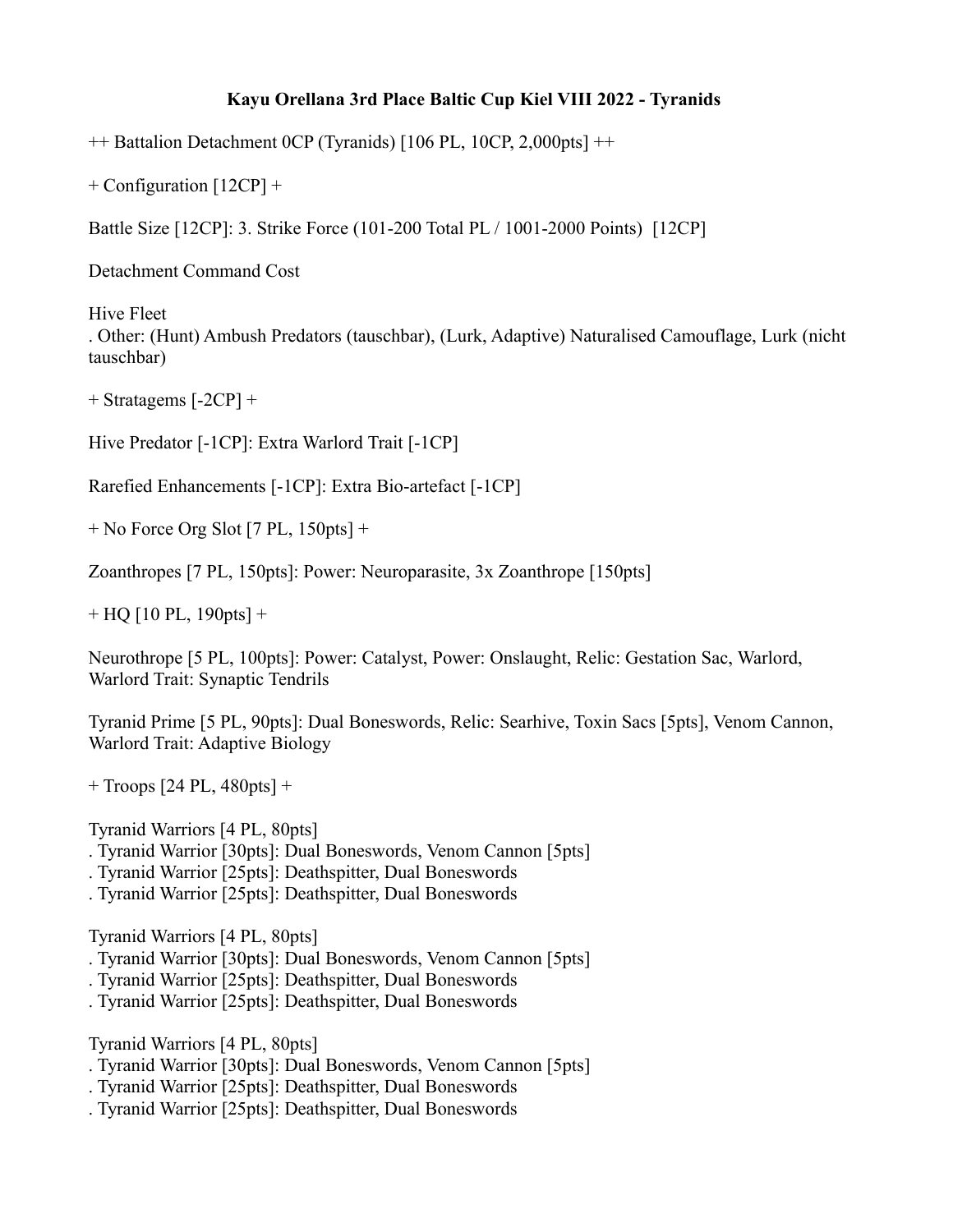Tyranid Warriors [4 PL, 80pts] . Tyranid Warrior [30pts]: Dual Boneswords, Venom Cannon [5pts] . Tyranid Warrior [25pts]: Deathspitter, Dual Boneswords . Tyranid Warrior [25pts]: Deathspitter, Dual Boneswords Tyranid Warriors [4 PL, 80pts] . Tyranid Warrior [30pts]: Dual Boneswords, Venom Cannon [5pts] . Tyranid Warrior [25pts]: Deathspitter, Dual Boneswords . Tyranid Warrior [25pts]: Deathspitter, Dual Boneswords Tyranid Warriors [4 PL, 80pts] . Tyranid Warrior [30pts]: Dual Boneswords, Venom Cannon [5pts] . Tyranid Warrior [25pts]: Deathspitter, Dual Boneswords . Tyranid Warrior [25pts]: Deathspitter, Dual Boneswords + Elites [37 PL, 675pts] + Pyrovores [6 PL, 90pts] . 3x Pyrovore [6 PL, 90pts]: 3x Acid Maw, 3x Bludgeoning Fists, 3x Flamespurt Pyrovores [6 PL, 90pts] . 3x Pyrovore [6 PL, 90pts]: 3x Acid Maw, 3x Bludgeoning Fists, 3x Flamespurt Pyrovores [6 PL, 90pts] . 3x Pyrovore [6 PL, 90pts]: 3x Acid Maw, 3x Bludgeoning Fists, 3x Flamespurt Venomthropes [5 PL, 105pts] . 3x Venomthrope [105pts]: 3x Toxic Lashes Zoanthropes [7 PL, 150pts]: Power: Psychic Scream, 3x Zoanthrope [150pts] Zoanthropes [7 PL, 150pts]: Power: Psychic Scream, 3x Zoanthrope [150pts] + Fast Attack [12 PL, 270pts] + Raveners [4 PL, 90pts] . Ravener [30pts]: Deathspitter, Ravener Claws, Two Rending Claws . Ravener [30pts]: Deathspitter, Ravener Claws, Two Rending Claws . Ravener [30pts]: Deathspitter, Ravener Claws, Two Rending Claws Raveners [4 PL, 90pts] . Ravener [30pts]: Deathspitter, Ravener Claws, Two Rending Claws . Ravener [30pts]: Deathspitter, Ravener Claws, Two Rending Claws . Ravener [30pts]: Deathspitter, Ravener Claws, Two Rending Claws

Raveners [4 PL, 90pts]

- . Ravener [30pts]: Deathspitter, Ravener Claws, Two Rending Claws
- . Ravener [30pts]: Deathspitter, Ravener Claws, Two Rending Claws
- . Ravener [30pts]: Deathspitter, Ravener Claws, Two Rending Claws